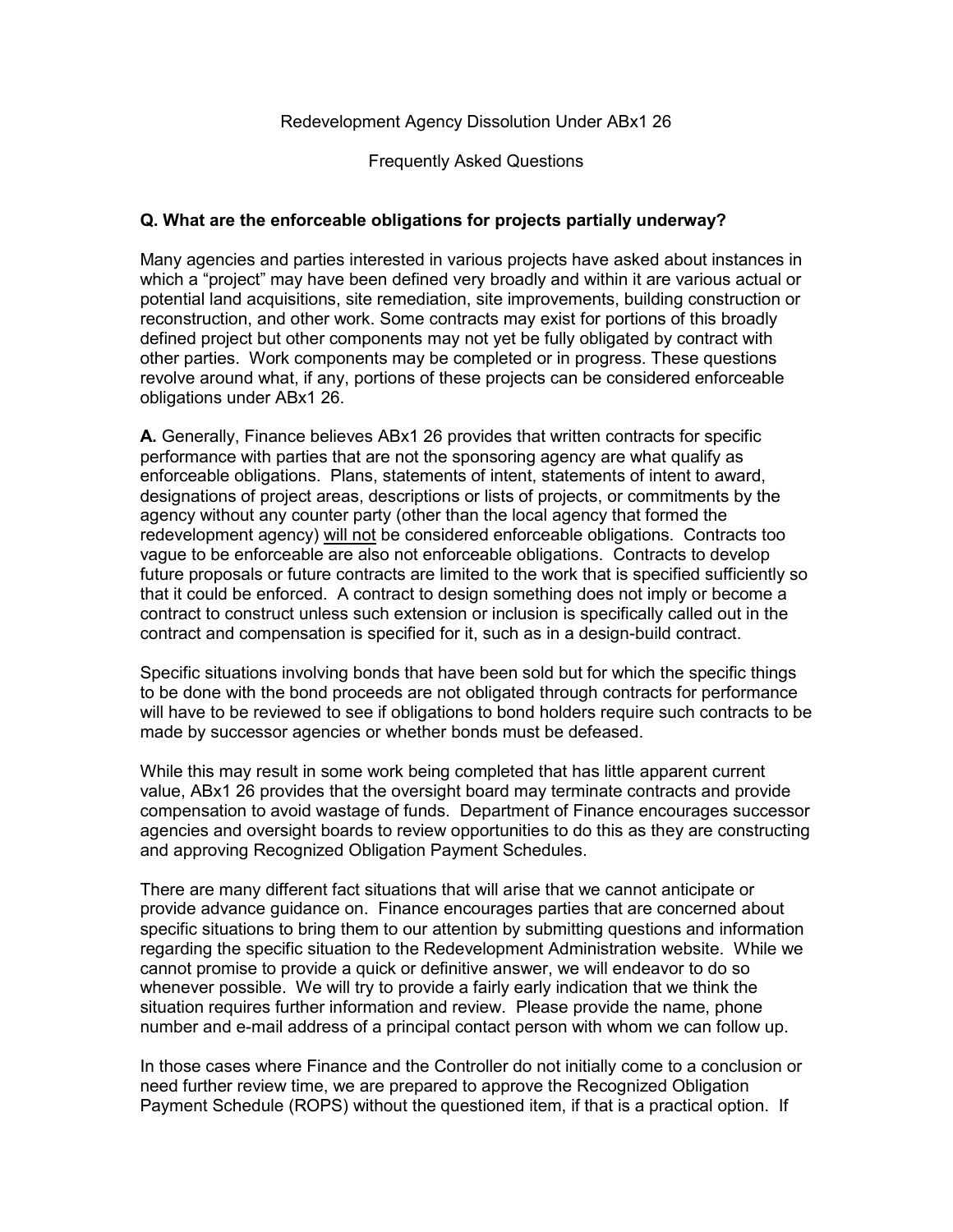timing issues require an earlier decision with regard to a Recognized Obligation Payment Schedule, we may or may not forgo objection at that time but reserve the right to take action under Sec. 34177 or object to the inclusion of the items in a future ROPS. Finance and the Controller are prepared to make commitments with regard to future actions on specific situations once our review is completed.

**Q. Can interagency loans be enforceable obligations?** Agencies have been the recipients of funds provided by sponsoring agencies. In some instances these have been described as loans. In some instances there have been specified repayment schedules and terms, in other cases no repayment schedule was specified before the operative date of ABx1 26. In some instances the repayment schedules have not been adhered to. ABx1 26provides that until oversight boards are established, no new repayment schedules can be established. Questions have been raised about a variety of these types of situations with regard to whether the repayment is prohibited by Sec. 34171 (d) (2).

**A.** Except for loan agreements made within the first two years of the life of the agency, or loans that relate to issued securities, the act does not recognize such loans to be enforceable obligations. Instead effectively it treats them as contributions of funds.

### **Q. Does AB x1 26 or other law require successor agencies to retain all redevelopment agency employees, maintain their current contractual compensation indefinitely, or transfer the employees into city or county jobs unrelated to successor activities?**

**A.** ABx1 26 and labor law generally do not require the retention by the successor of any redevelopment employees. The laying off of represented employees is governed by the applicable memorandum of understanding, if there is one in force. ABx1 26 does require the MOU to pass to the successor agency until it would expire under its own terms and provides some authority to transition employees to jobs within the entity that is also the successor entity.

## **Q. Does the successor agency merge with or become a part of the city or county that chooses to perform the duties of the successor agency?**

**A.** Finance views the successor agency as separate employer from the city or county for labor law purposes. ABx1 26 is provides that the liability of the successor agency only extend as far as the money available from tax increment and former assets of the agency will fund. Thus redevelopment employees do not become city employees unless they already were or if they are hired to do a city job at the discretion of the city.

Finance expects that successor agencies will promptly release any employees who no longer have work to do, consistent with the terms of their employment contracts, and retain those employees necessary for the wind down activities. The successor agencies are authorized however, to use any employees they wish to use for this work.

## **Q. Does the 5 percent limitation on administrative expenses in Sec. 34171 (b) force the reduction of staff and related support expenses to this level immediately?**

**A.** No. The limitation applies only to administrative staff and related expenses funded with property tax. Employees funded with bond proceeds or other project funds do not